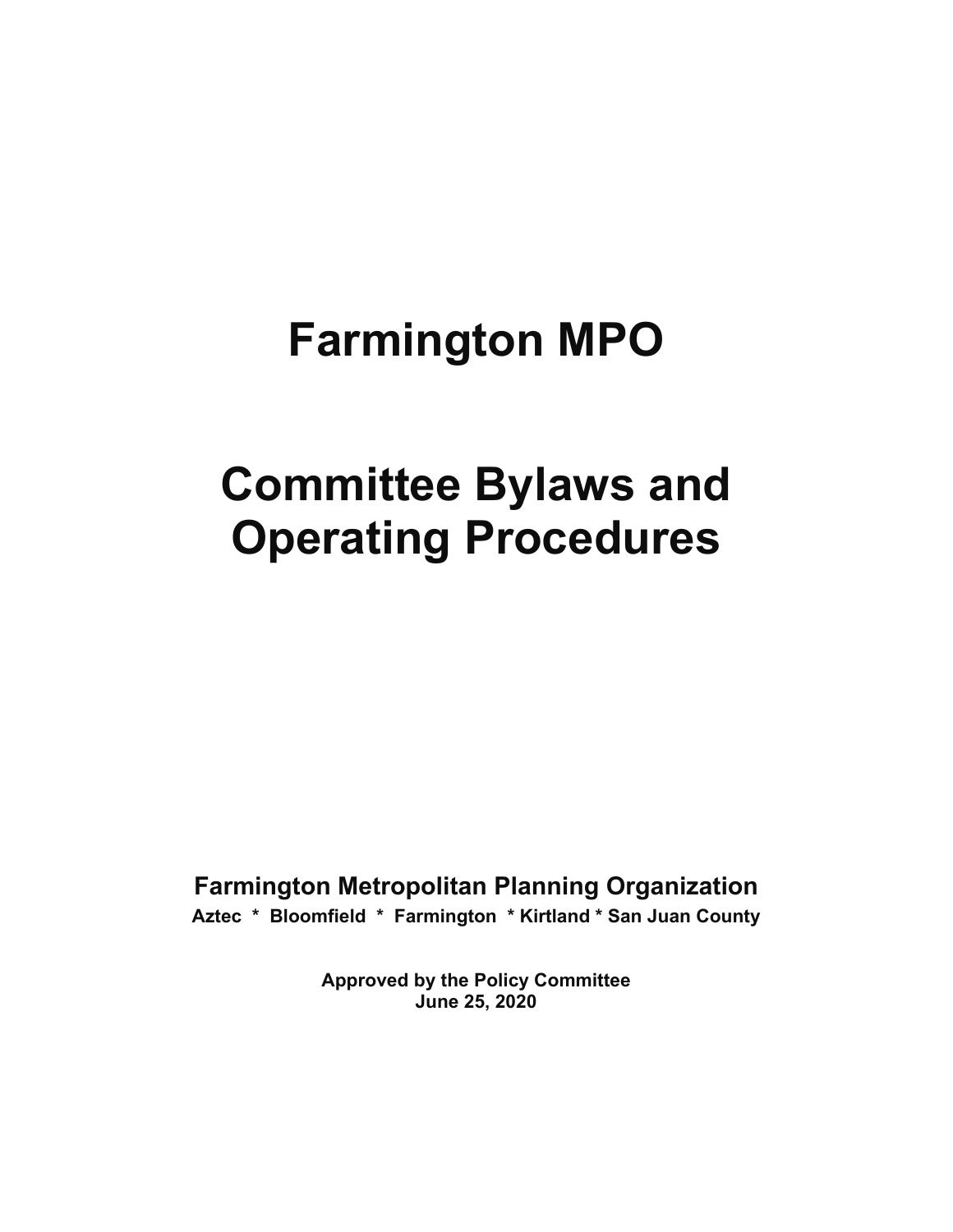# Farmington Metropolitan Planning Organization<br>Committee Bylaws and Operating Procedures

| $\mathbf{L}$    |  |  |  |
|-----------------|--|--|--|
| II.             |  |  |  |
|                 |  |  |  |
|                 |  |  |  |
|                 |  |  |  |
|                 |  |  |  |
|                 |  |  |  |
| III.            |  |  |  |
|                 |  |  |  |
|                 |  |  |  |
|                 |  |  |  |
|                 |  |  |  |
|                 |  |  |  |
| IV.             |  |  |  |
|                 |  |  |  |
|                 |  |  |  |
|                 |  |  |  |
|                 |  |  |  |
|                 |  |  |  |
| $\mathsf{L}$    |  |  |  |
| $\mathbf{II}$ . |  |  |  |
| III.            |  |  |  |
|                 |  |  |  |
|                 |  |  |  |
|                 |  |  |  |
|                 |  |  |  |
|                 |  |  |  |
|                 |  |  |  |
| IV.             |  |  |  |
|                 |  |  |  |
|                 |  |  |  |
|                 |  |  |  |
| I.              |  |  |  |
| ΙΙ.             |  |  |  |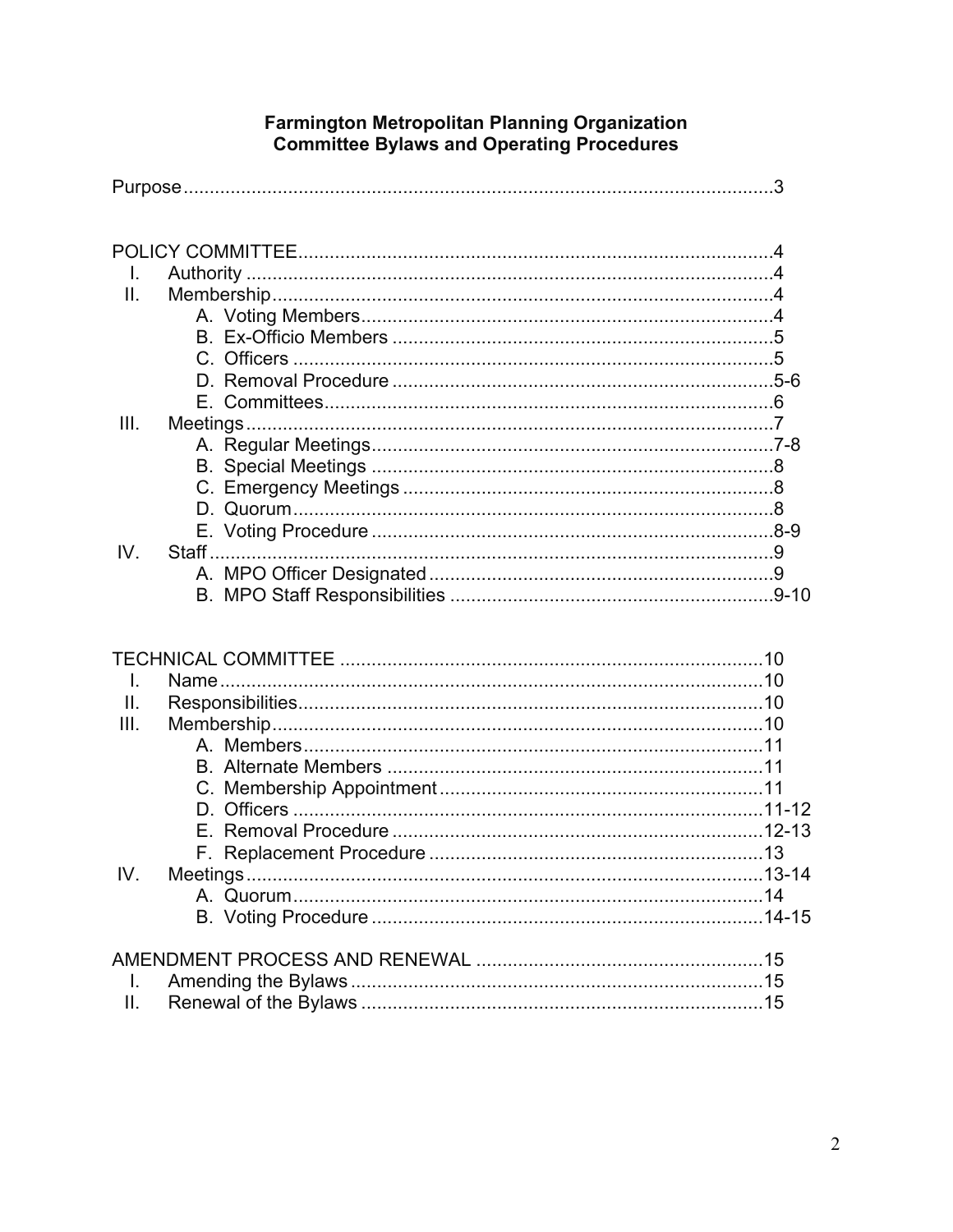### **Farmington Metropolitan Planning Organization**

### **Committee Bylaws and Operating Procedures**

## Purpose

The Farmington Metropolitan Planning Organization (FMPO), as designated by the Governor of the State of New Mexico, is established by a Joint Powers Agreement between the participating members consisting of the Cities of Aztec, Bloomfield, Farmington, the Town of Kirtland, and San Juan County. FMPO contracts with the New Mexico State Department of Transportation to carry out the Metropolitan Transportation Planning Process as defined within the provisions of 23 CFR Section 450.

The contracts and Joint Powers Agreement (JPA) establish a number of operational and procedural requirements for the MPO. The purpose of these Bylaws and Operating Procedures is to establish guidance on issues not formally covered in the JPA or contracts.

The MPO Committee Bylaws and Operating Procedures were originally adopted by the Farmington MPO Policy Committee on January 15, 2004. This document was previously renewed by the Policy Committee on September 14, 2006, on September 17, 2009, on September 20, 2012, on May 28, 2015, and on June 28, 2018.

For the next three-year period, the Committee Bylaws and Operating Procedures were approved for renewal by the Farmington MPO Policy Committee on June 25, 2020. The document will be in effect from October 1, 2020 through September 30, 2023.

 $\mathcal{L}_\text{max}$  , and the set of the set of the set of the set of the set of the set of the set of the set of the set of the set of the set of the set of the set of the set of the set of the set of the set of the set of the Councilor Sean Sharer, Policy Committee Chair

 $\mathcal{L}_\text{max}$  , and the set of the set of the set of the set of the set of the set of the set of the set of the set of the set of the set of the set of the set of the set of the set of the set of the set of the set of the Nick Porell, Technical Committee Chair

\_\_\_\_\_\_\_\_\_\_\_\_\_\_\_\_\_\_\_\_\_\_\_\_\_\_\_\_\_\_\_\_\_\_ Peter Koeppel, MPO Officer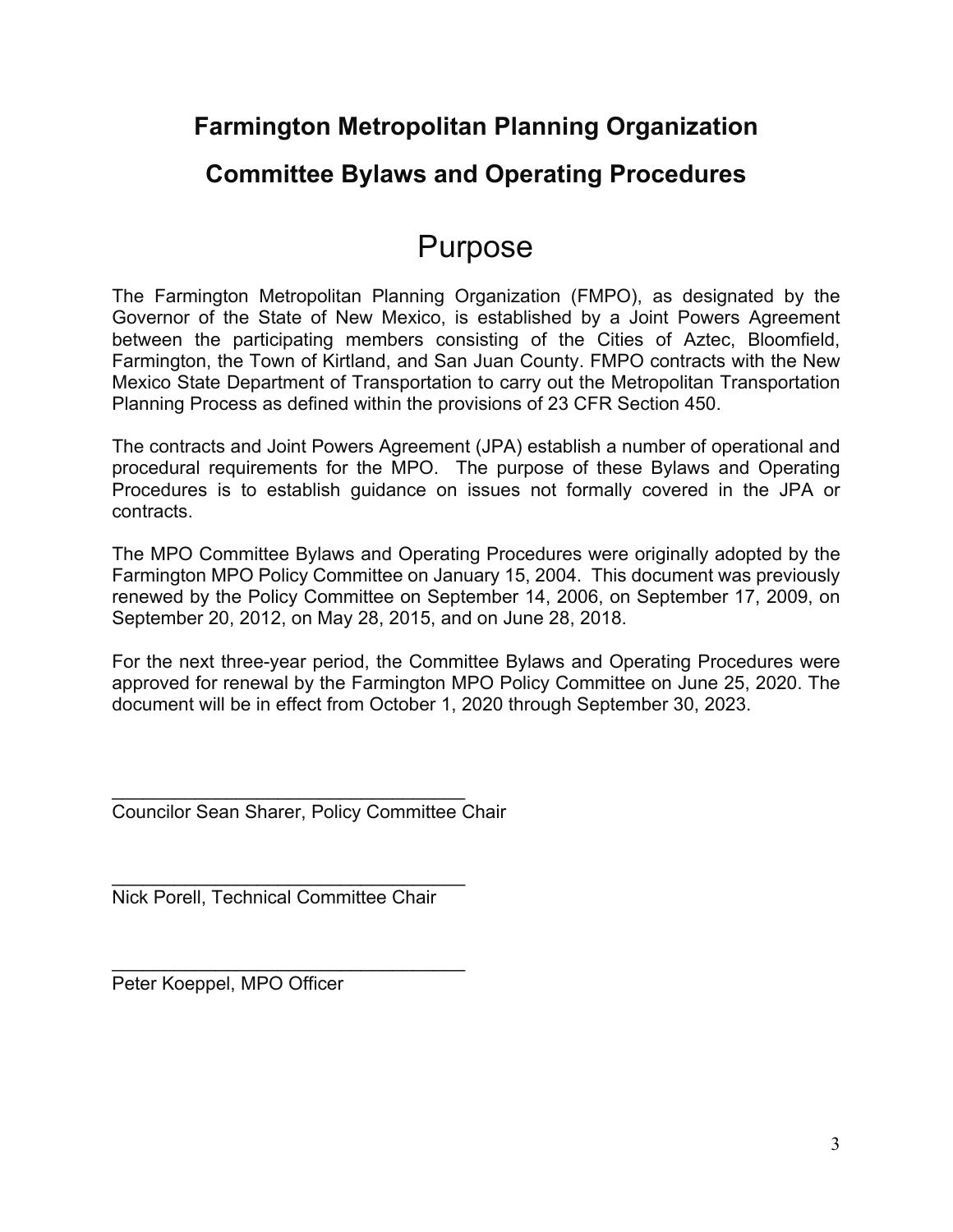## Policy Committee

#### **I. Authority**

The Policy Committee has authority granted under the current Joint Powers Agreement, applicable to contracts and State and Federal laws and regulations, including but not limited to 23 CFR Section 450.

#### **II. Membership**

#### **A. Voting Members**

The Policy Committee is made up of nine (9) voting members; eight (8) who are appointed by the governing bodies of the participating local governments and one (1) designated by NMDOT. Either an elected official (preferable) or an appointed government official of the governing body may serve as a member or designated alternate. The governing body of each participating member is responsible for appointing an official to the Policy Committee as follows:

- One (1) from the City of Aztec;
- One (1) from City of Bloomfield;

Three (3) from the City of Farmington;

- Two (2) from San Juan County;
- One (1) from the Town of Kirtland; and
- One (1) from the New Mexico Department of Transportation

Alternates may be designated by the participating member's governing body or NMDOT for their voting member; the alternates must also be either an elected official (preferable) or an appointed government official of the governing body, except for the NMDOT member. For members and alternates, the governing body and NMDOT shall submit a letter to the MPO Officer and to the MPO Planner designating the member and the alternate member. The member's and the alternate's designation shall remain in effect until they can no longer serve in that capacity. A new letter designating a new member or alternate will then need to be submitted by that entity. Each Policy Committee member or their designated alternate has one vote. If a Policy Committee member is absent for more than two (2) consecutive meetings in a calendar year, the Policy Committee may petition the absent member's governing body for a new appointment.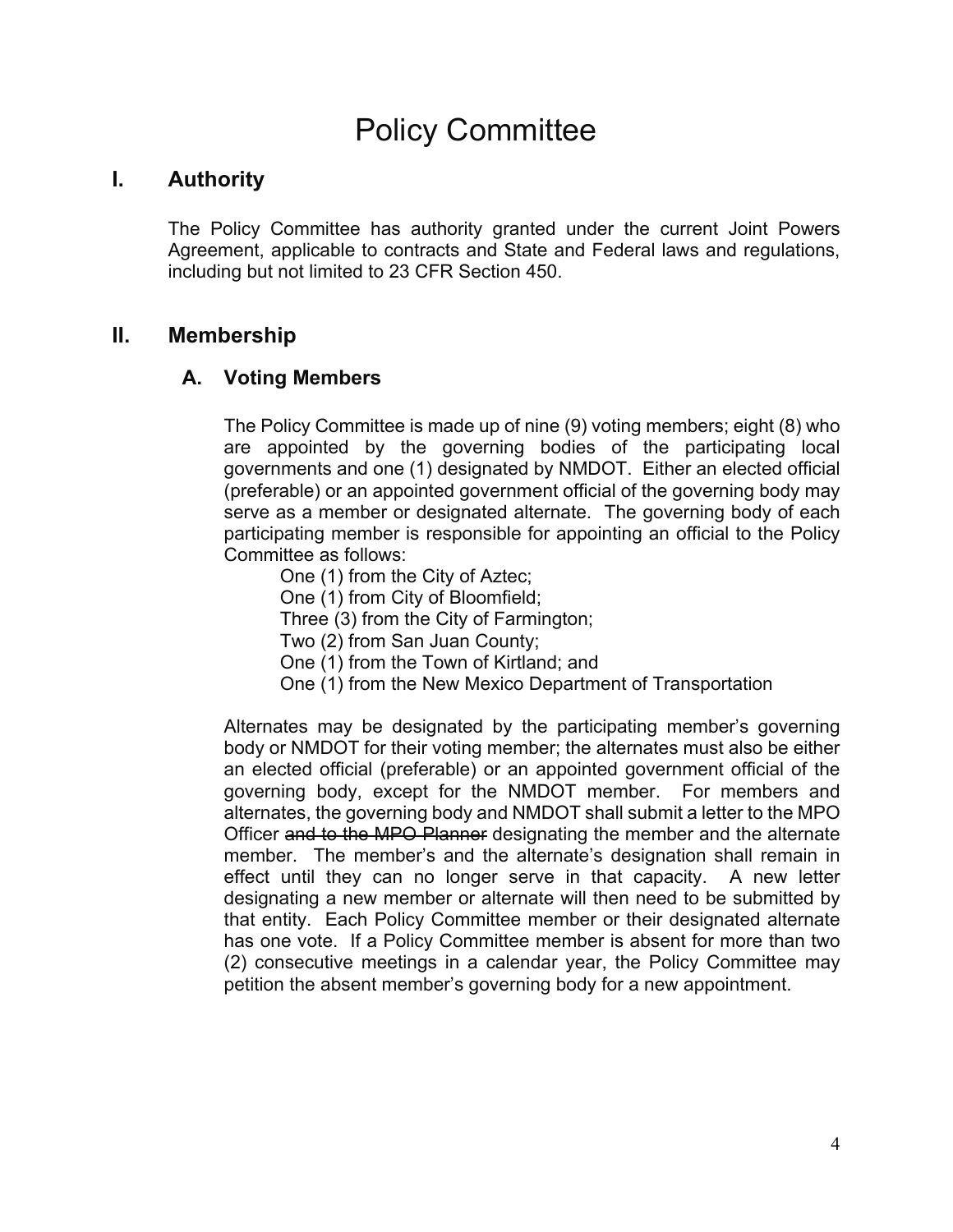#### **B. Ex-Officio Members**

The Policy Committee may establish ex-officio members from the Federal Highway Administration (FHWA), the New Mexico Department of Transportation (NMDOT) or other appropriate agency.

#### **C. Officers**

The officers of the Policy Committee shall consist of a Chair, Vice Chair and a Secretary.

- 1. The Policy Committee will hold their Annual Election of Officers during their January meeting. The Chair and Vice Chair shall be chosen from among the members of the Policy Committee. The duties of the Chair shall be to preside at all meetings of the Policy Committee. The Vice Chair shall be responsible for presiding at the meetings in the absence of the Chair. The Chair and Vice-Chair shall serve for a 12-month period.
- 2. The MPO Officer or designee shall be a non-voting member, act as the Secretary and shall have the responsibility for maintaining accurate records of all Policy Committee meetings. The MPO Officer, MPO Associate Planner and MPO Administrative Assistant shall prepare agendas and such other duties as may be designated from time to time by the MPO Policy Committee.
- 3. If the Chair or Vice Chair position becomes vacant, the remaining Policy Committee members shall elect a replacement officer at the next regularly scheduled meeting.
- 4. If neither the Chair nor Vice-Chair can attend a regular Policy Committee meeting, the remaining members will select among themselves a member to serve as Chair for that meeting.

#### **D. Removal Procedure**

1. Attendance by members is required at all Policy Committee meetings. Policy Committee membership may be terminated if a Technical Committee member fails to attend seventy-five (75) percent of the Policy Committee meetings in a twelve-month calendar period. Committee attendance is recorded and archived by the MPO Officer or designee.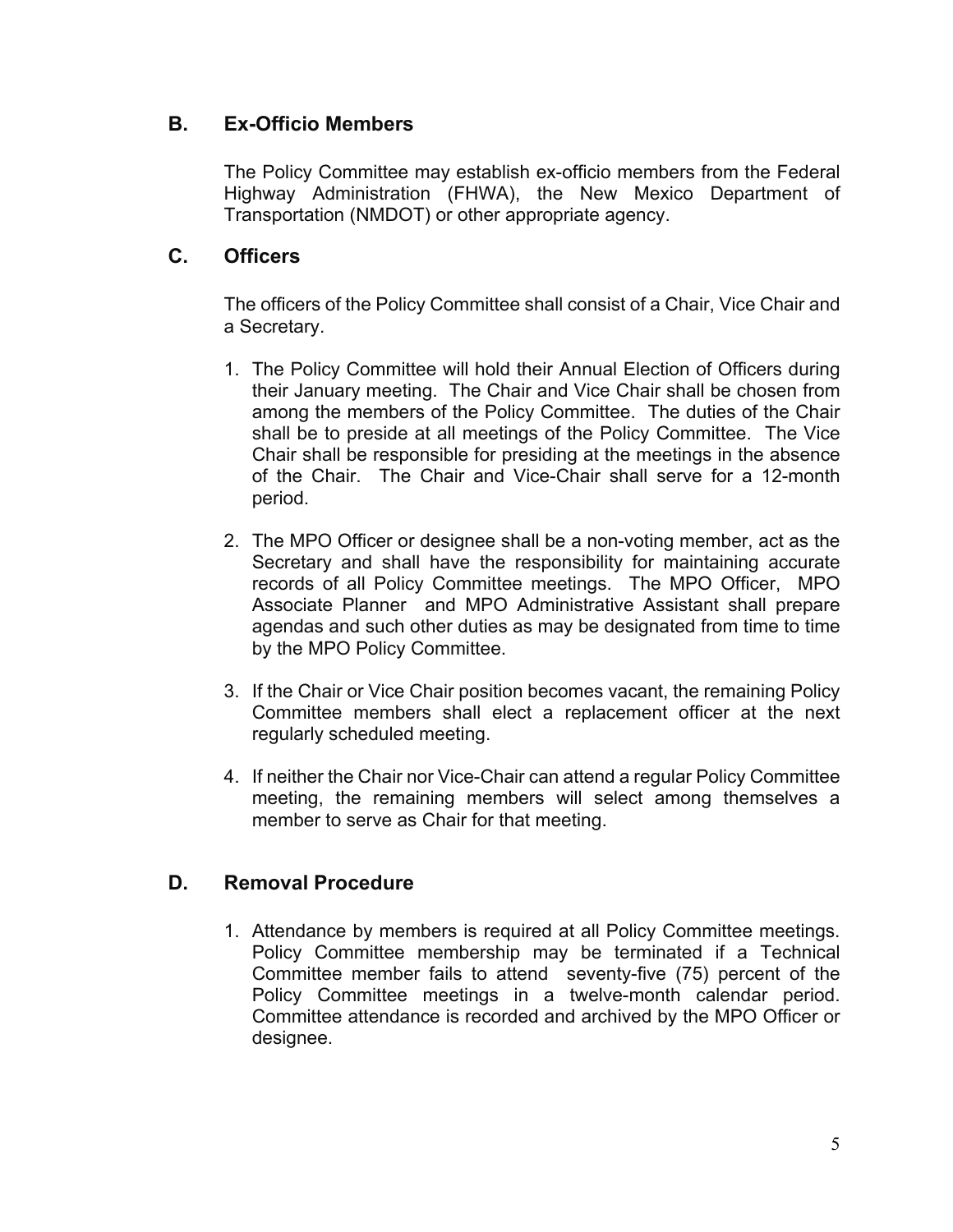- 2. Attendance requirements and removal procedures do not apply to Policy Committee alternates. Their attendance is only subject to filling in for their respective Policy Committee member.
- 3. The Chair shall speak with a Policy Committee member who is subject to removal through non-attendance to determine if that member will make a commitment to attend Policy Committee meetings. If the member cannot make the commitment, the Chair will send a recommendation to the City of Town Manager, County CEO, or appropriate manager with NMDOT that a new member from that entity be designated to serve on the MPO Policy Committee.
- 4. In the event that it is the MPO Policy Committee Chair that is subject to removal through non-attendance, the Vice Chair shall conduct the process as described above. If the Vice Chair is unable to participate, the remaining Policy Committee members shall choose someone amongst themselves to conduct this process.
- 5. In the event of a dispute concerning the abandonment or vacation of a Policy Committee member, the Policy Committee member affected may petition the MPO Policy Committee to be allowed an opportunity to show cause why he or she should not be removed from office.
- 6. The MPO Policy Committee may remove any Policy Committee member upon the grounds of malfeasance or nonfeasance of office through an affirmative vote of a majority of the voting members.

#### **E. Replacement Procedure**

The designated appointing entities shall make any and all replacement appointments to the Policy Committee. All replacement appointments made shall be provided in writing to the MPO Officer in a timely manner.

#### **F. Committees**

The MPO Policy Committee reserves the right to create committees or subcommittees, as needed, to assist with achieving goals outlined in the Metropolitan Transportation Plan. These committees may include ad hoc groups, more temporary in nature, or longer standing, perhaps permanent advisory committees.

The Policy Committee reserves the right to issue a proclamation upon a majority vote of that committee and after the proposal has been placed on the agenda as an action item in accordance with the New Mexico Open Meetings Act.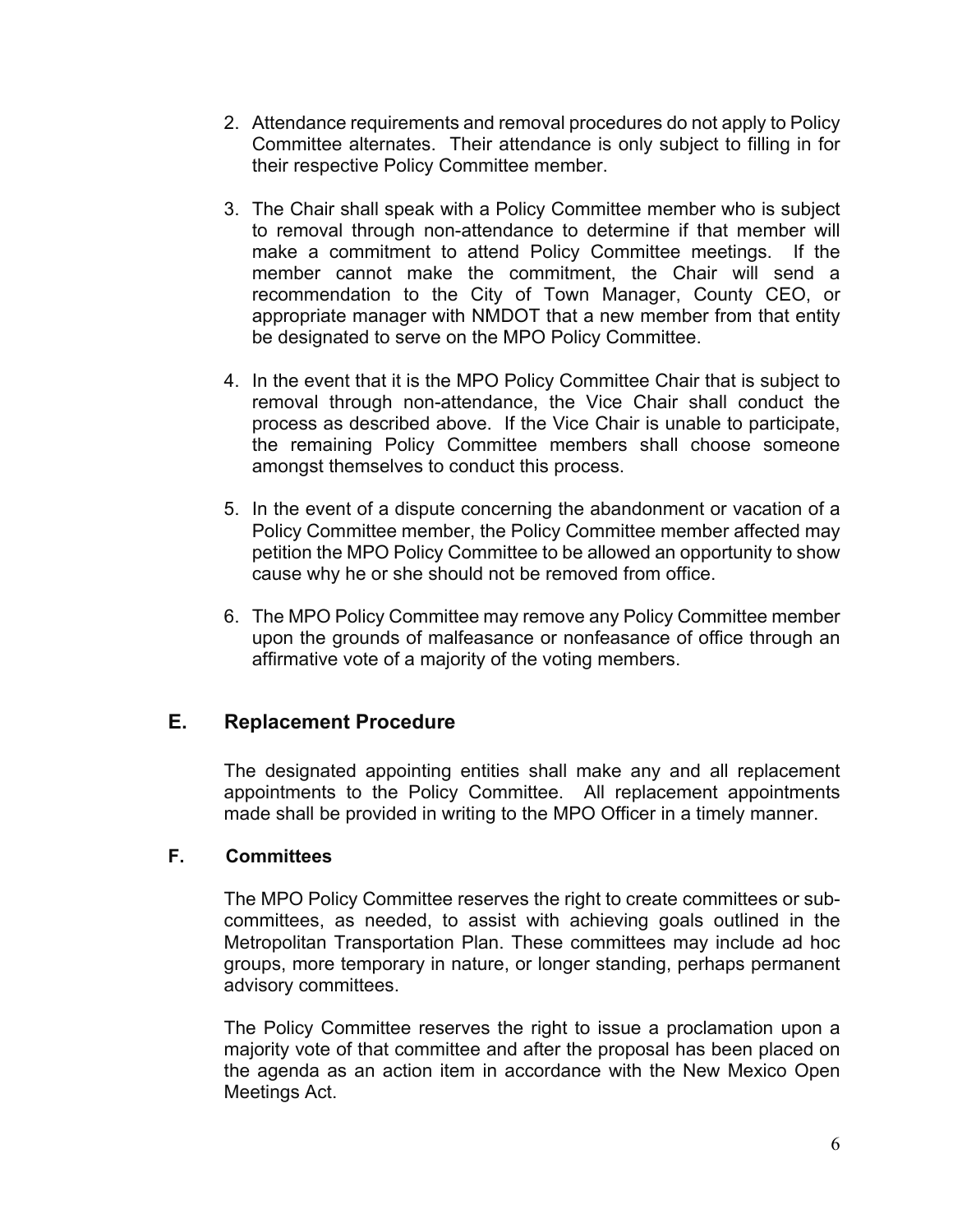#### **III. Meetings**

All meetings held shall be in compliance with the New Mexico Open Meetings Act and the Open Meetings Resolution adopted annually by the Farmington MPO Policy Committee.

Written notice of meetings (agendas) and supporting documentation shall be provided to the Policy Committee members on the following schedule:

 Regular Meetings – one (1) week notice Special Meetings – four (4) day notice Emergency Meetings – four (4) hours prior to the meeting

Robert's Rules of Order shall be followed, except that the Chair may make motions, participate in discussion and vote on any motion.

To afford Policy Committee members an opportunity to add items to the agenda, a draft agenda will be sent out approximately one week prior to the final agenda being distributed (approximately two weeks before the upcoming Policy Committee meeting). Committee members proposing additional agenda items will need to work with MPO Staff on the scope of the final report. Staff and the MPO Officer (or designee) will review and approve all final agendas before they are distributed to the Policy Committee.

#### **A. Regular Meetings**

- 1. Regular Meetings shall be held at least six (6) times per year as adopted by an annual resolution which establishes the meeting times, dates, and locations for the Policy Committee. The Committee Meeting Schedule will be determined for the upcoming calendar year by the Policy Committee at its last meeting of the previous calendar year by resolution. Locations for the Policy Committee meetings will be held on a rotating basis among the entities. Any item of business may be acted on at these meetings.
- 2. Upon declaration of a public emergency by a government entity, a virtual or telephonic meeting may be called for the regularly scheduled meetings of the Policy Committee. This meeting would allow participation by Policy Committee members and maintain any required/mandated social distance.

Voting during a virtual or telephone meeting shall not conflict with the codes and regulations of the entity that is represented by the Policy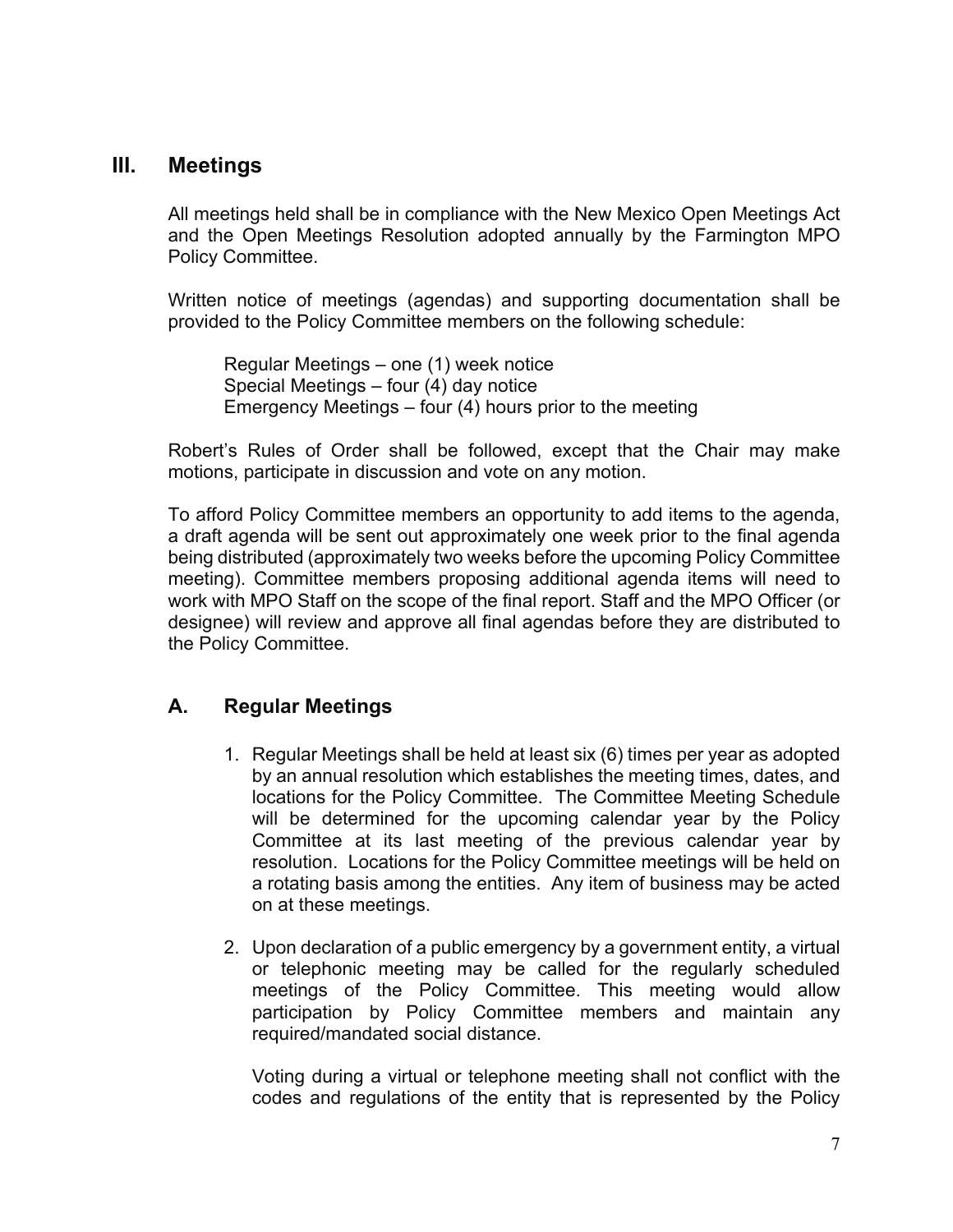Committee Member. The telephonic action shall be in accordance with the New Mexico Open Meeting Act (5661 NMSA 10-15-1).

Policy Committee Members may vote on action items remotely either by voice, email or through a digital platform chat feature.

Members of the public would be invited to attend the meeting virtually through a digital platform and/or over the telephone allowing comments and questions at a time designated on the agenda.

#### **B. Special Meetings**

Special Meetings shall be held as needed. Special Meetings may be scheduled by the MPO Officer, the Chair or a majority of the members of the Policy Committee. Special meetings may be held when unexpected deadlines come up that require action by the MPO.

#### **C. Emergency Meetings**

 Emergency Meetings shall be held only when time constraints prohibit consideration of an issue at a Special Meeting or when postponement of any action would have adverse financial or other consequences for the Farmington MPO. Concurrence of a majority of the members of the Policy Committee is necessary to hold an Emergency Meeting.

#### **D. Quorum**

A quorum of the Policy Committee is defined in the Joint Powers Agreement as consisting of a majority of the voting members. No action shall be taken without a quorum of the Policy Committee in attendance at that meeting. Any action taken by the Policy Committee shall require a majority vote of all members of the Policy Committee.

#### **E. Voting Procedure**

- 1. The method of taking a vote is by voice vote ("yeas or nays").
- 2. The responsibility of announcing the vote rests upon the Chair who has the right to have the vote taken again, by a "show of hands", by "raising the right hand", by ballot, by roll call, or by rising and having the vote counted, if necessary.
- 3. Telephonic vote may be allowed when the quorum is not present at any Policy Committee meeting. Telephonic vote shall be enacted to approve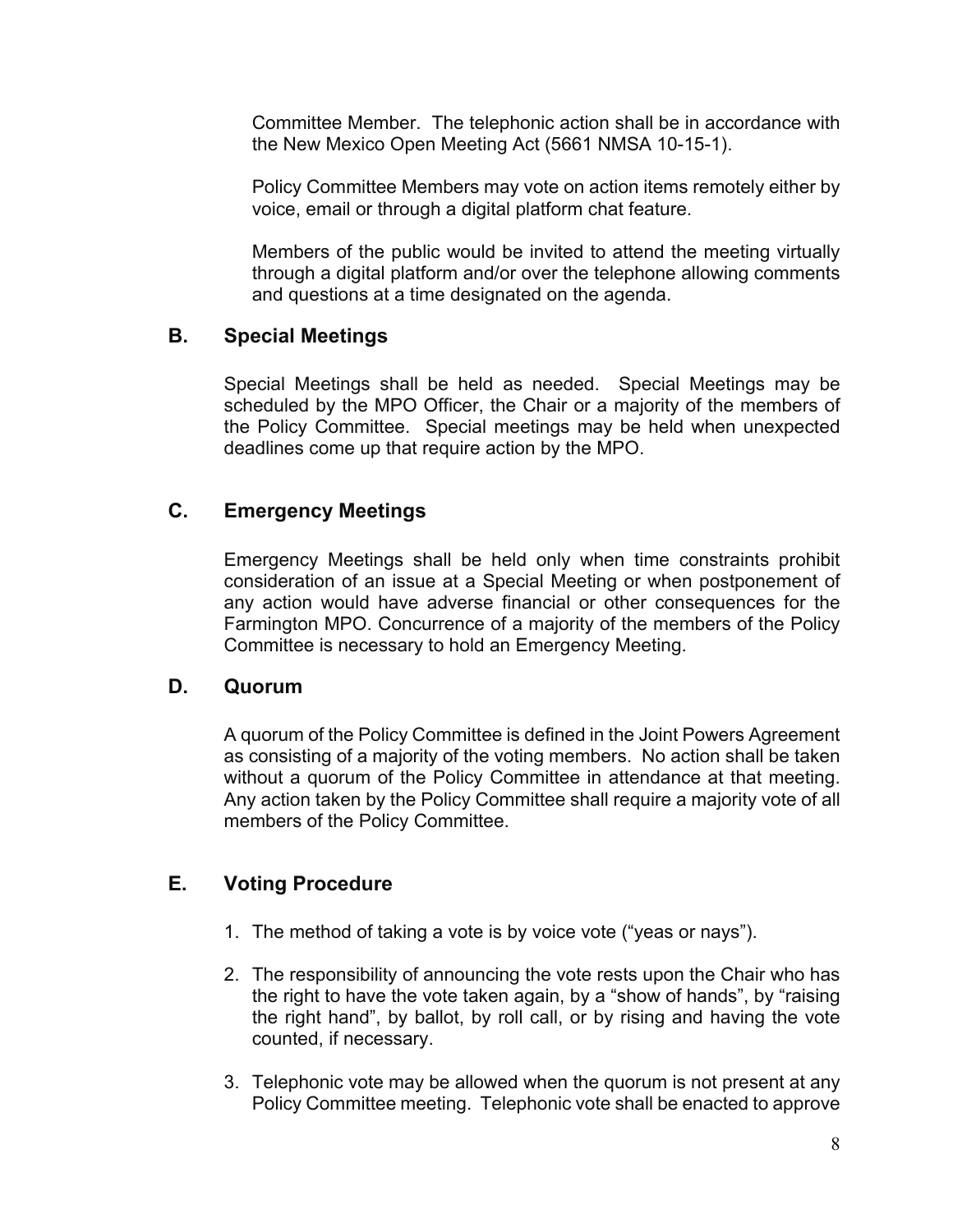actions and to hear reports. Telephonic vote shall only be allowed when the conference call device being used allows each member participating by phone to be identified when speaking and allows all participants, whether on the telephone or at the meeting, to hear each other at the same time.

Telephonic vote shall be enacted on the request of any Policy Committee Member when he/she cannot attend the meeting due to reasons beyond his/her control. The members who cannot attend the meeting in person shall inform MPO staff of their need to participate by telephone.

Telephonic vote shall not conflict with the codes and regulations of the entity that is represented by the Policy Committee Member. The telephonic action shall be in accordance with the New Mexico Open Meeting Act (5661 NMSA 10-15-1).

#### **IV. Staff**

#### **A. MPO Officer Designated**

The fiscal agent of the MPO, or its subcontractor retained to manage the MPO, shall designate, with the concurrence of the FMPO Policy Committee, the MPO Officer.

#### **B. MPO Staff Responsibilities**

The MPO Officer shall be the primary staff person for the Policy and Technical Committees, responsible for directing all operational functions of the MPO, including, but not limited to:

Maintaining official plans and records of the MPO;

Managing the daily operations of the MPO;

Preparing necessary reports as required by federal regulations and NMDOT;

Managing the budget and expenditures for the MPO in accordance with all applicable State and Federal Laws, as well as the Unified Planning Work Program (UPWP) as approved by the MPO Policy Committee, NMDOT, FHWA and FTA;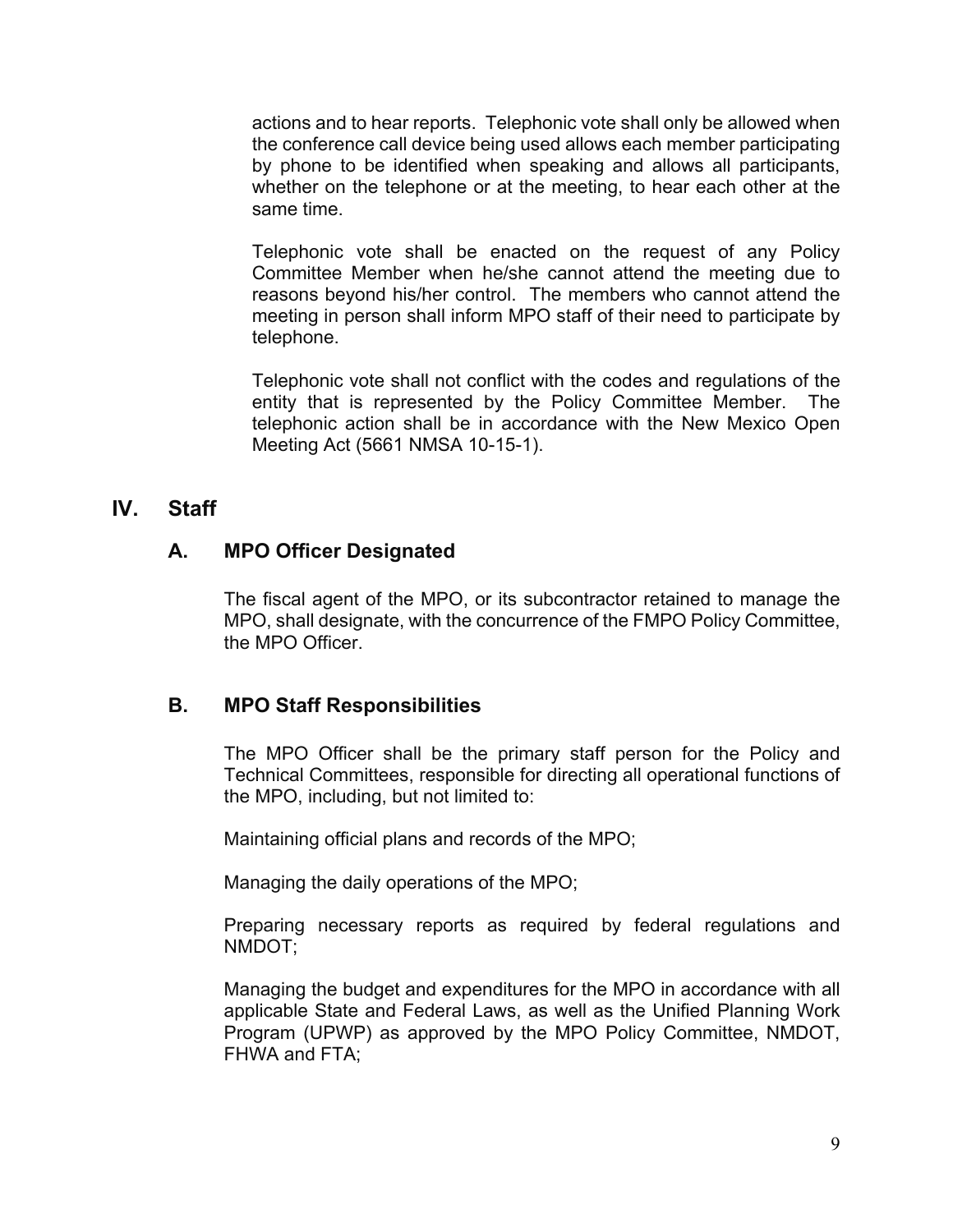Maintaining a current record of expenditures by the State and FHWA for transportation projects and facilities within the MPO's planning area;

Developing and updating the Unified Planning Work Program (UPWP), the Public Participation Plan (PPP), the Transportation Improvement Program (TIP), the List of Obligated Projects, and the Metropolitan Transportation Plan (MTP) for review by the MPO Technical Committee, and for approval by the MPO Policy Committee;

Developing and implementing the committee member training program, in accordance with the MPO's adopted UPWP and these Bylaws, which shall include, at a minimum, orientation training for new members, provision of MPO reference materials, a minimum of quarterly trainings for each Committee, and training required by the adoption of new state and federal regulations, policies, and procedures;

Ensuring compliance with the State of New Mexico Open Meetings Act, and other applicable State laws; and,

Supervising the other MPO staff, which may include the following:

- MPO Senior Transportation Planner
- MPO Associate Transportation Planner; and,
- MPO Administrative Assistant

## Technical Committee

#### **I. Name**

The committee acting as technical advisors to the Policy Committee shall be named the Technical Committee of the Farmington Metropolitan Planning Organization (FMPO).

#### **II. Responsibilities**

As noted in the Joint Powers Agreement, the Technical Committee is established by the Farmington Metropolitan Planning Organization and shall be responsible for providing technical review of all transportation plans within the MPO's planning area and providing input and recommendations to the MPO Policy Committee on issues and proposals directed to it by its membership, the MPO Policy Committee, or the MPO Officer. Other responsibilities shall include those as may be designated from time to time by the MPO Policy Committee.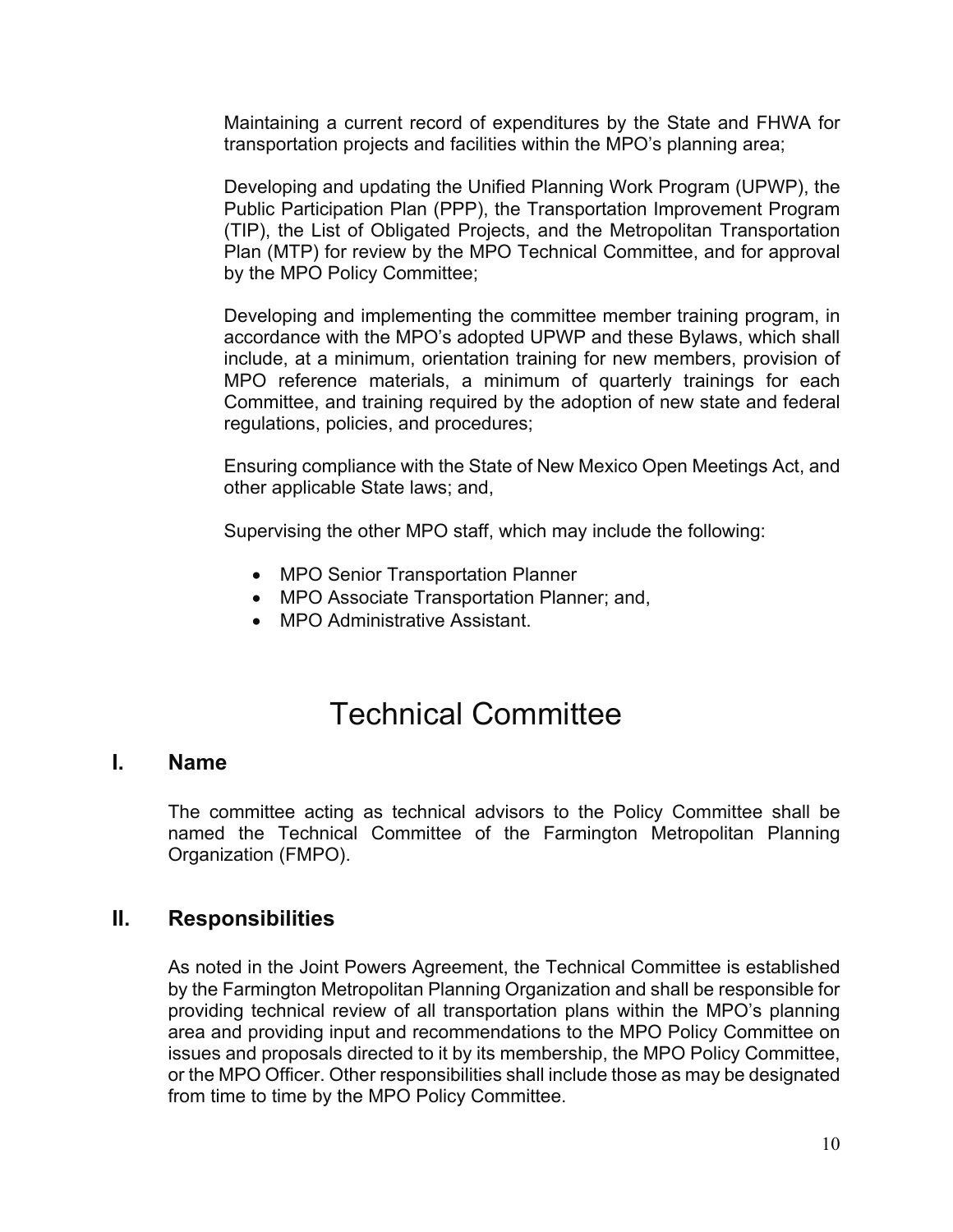#### **III. Membership**

Membership in the Technical Committee shall be governed by the Policy Committee of the Farmington Metropolitan Planning Organization.

#### **A. Members**

Voting Members of the Technical Committee shall include:

One (1) representative from the City of Aztec; One (1) representative from the City of Bloomfield; Three (3) representatives from the City of Farmington: one (1) of these members shall be appointed by Red Apple Transit; Two (2) representatives from San Juan County; One (1) representative from the Town of Kirtland; and One (1) representative from the New Mexico Department of Transportation.

Members of the Technical Committee are selected by their governing body, NMDOT, or Red Apple Transit. The entity shall submit a letter to the MPO Officer designating the member and the member's designation will remain in effect until the member can no longer serve in that capacity. A new letter designating a new member will then need to be submitted by the appropriate entity.

The MPO Officer may be designated as an ex-officio member of the Technical Committee by the Policy Committee.

#### **B. Alternate Member**

Each representative from an agency may appoint an alternate to the Technical Committee to serve when the appointed member cannot attend. The agency shall submit a letter to the MPO Officer designating the alternate. The alternate's designation shall remain in effect until the alternative can no longer serve in that capacity. A new letter designating a new alternate will then need to be submitted by that entity. The designated alternate shall have all of the voting privileges of the regular member when attending a meeting in the place of the regular member.

#### **C. Membership Appointment**

The MPO Policy Committee may appoint new voting or ex-officio members to the Technical Committee as it deems necessary.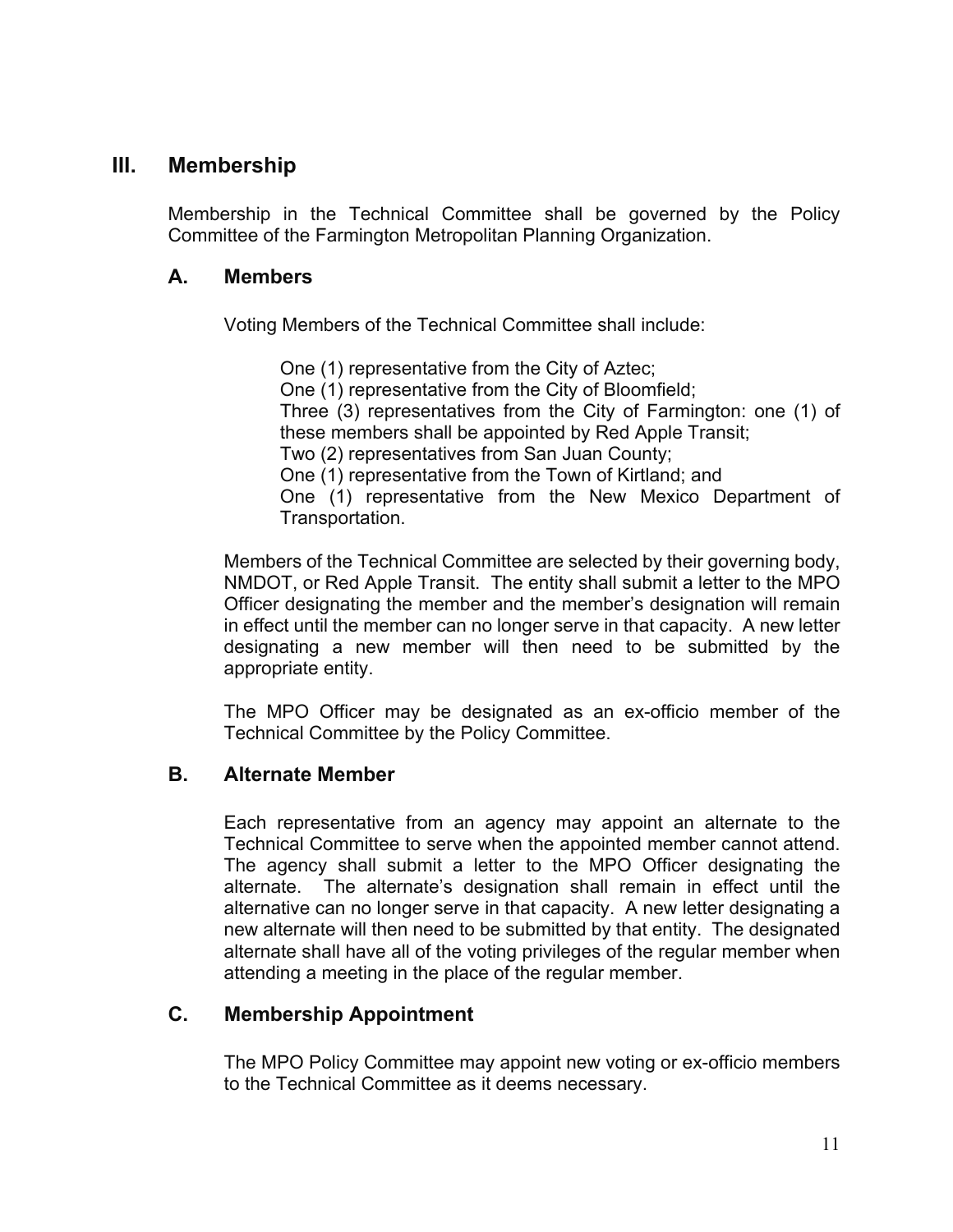#### **D. Officers**

The officers of the Technical Committee shall consist of a Chair, Vice Chair and a Secretary.

- 1. The Chair and Vice Chair shall be chosen annually from among the voting members of the Technical Committee at its first meeting of the calendar year.
- 2. The succeeding Chairman shall officiate at the first meeting of the calendar year and shall serve for twelve (12) months.
- 3. The Chair shall preside at the meetings, call the meetings, and may choose to present a progress report covering the Technical Committee's recommendations to the Policy Committee.
- 4. The Vice Chair shall preside at meetings in the absence of the Chair. If neither the Chair nor Vice-Chair can attend a regular Technical Committee meeting, the remaining members will select among themselves a member to serve as Chair for that meeting.
- 5. If the Chair or Vice Chair resigns, the remaining Technical Committee members shall elect a replacement officer at the next regularly scheduled meeting.
- 6. The MPO Officer or designee shall be a non-voting member, act as the Secretary and shall have the responsibility for maintaining accurate records of all Technical Committee meetings. The MPO Officer and MPO Associate Planner shall prepare agendas and such other duties as may be designated from time to time by the Technical Committee with consent from the MPO Policy Committee.

#### **E. Removal Procedure**

- 1. Attendance is required at all Technical Committee meetings. Technical Committee membership may be terminated if a Technical Committee member fails to attend seventy-five (75) percent of the Technical Committee meetings in a twelve-month calendar period, ,either in person or remotely, . Committee attendance is recorded and archived by the MPO Officer or designee.
- 2. Attendance requirements and removal procedures do not apply to Technical Committee alternates. Their attendance is only subject to filling in for their respective Technical Committee member.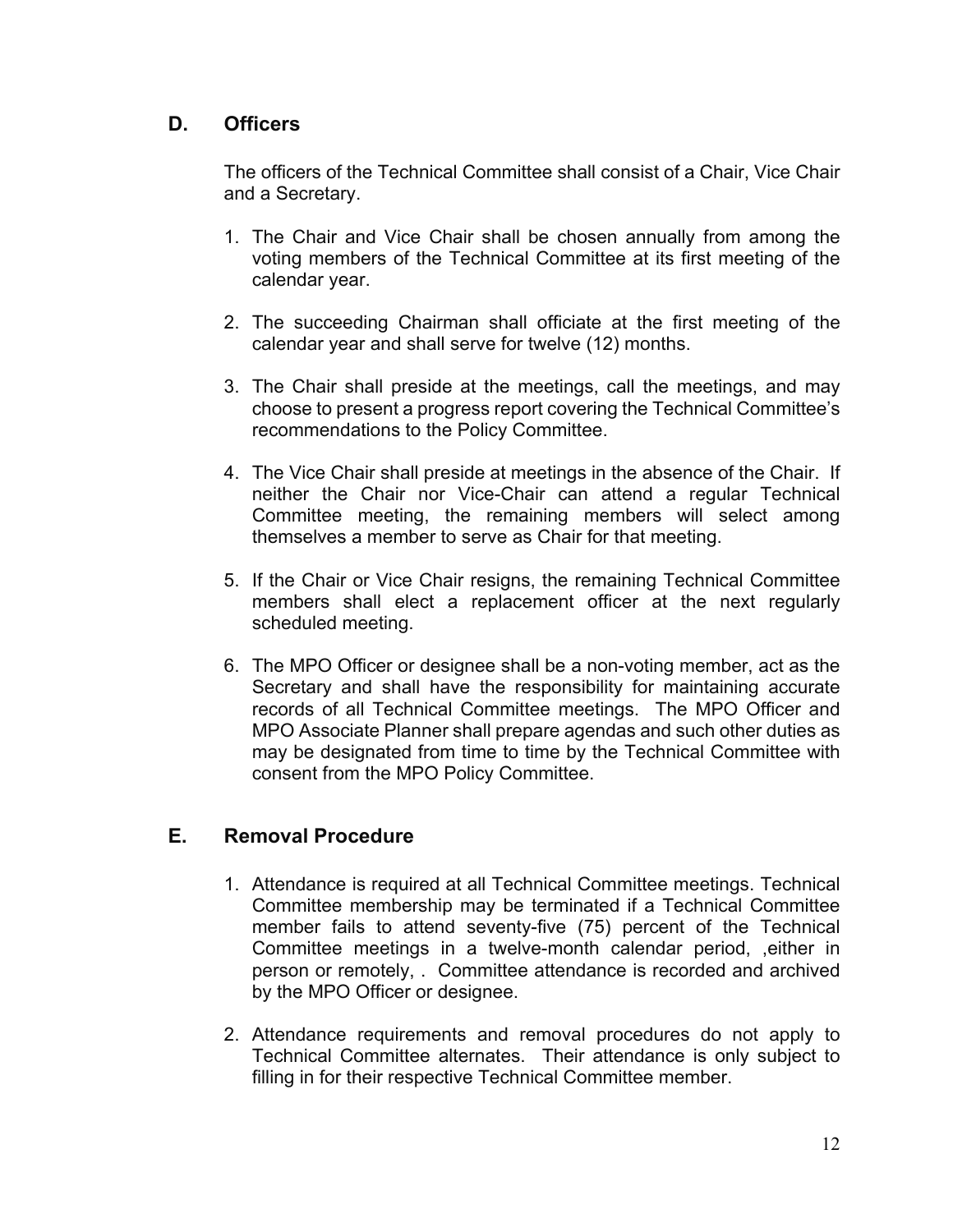- 3. The Chair of the Technical Committee shall speak with a Technical Committee member who is subject to removal through non-attendance to determine if that member will make a commitment to attend Technical Committee meetings. If the member cannot make the commitment, the Chair will send a recommendation to the corresponding City or Town Manager, County CEO, or appropriate manager with NMDOT or Red Apple Transit, that a new member from that entity be designated to serve on the Technical Committee.
- 4. In the event that the Technical Committee member subject to removal through non-attendance is the Chair, the Vice Chair shall conduct the process described above. If the Vice Chair is unable to participate, another Technical Committee member shall be chosen to conduct the process.
- 5. In the event of a dispute concerning the proposed removal of a Technical Committee member, the affected Technical Committee member may petition the MPO Policy Committee to be allowed an opportunity to show cause why he/she should not be removed from office.
- 6. The MPO Policy Committee may remove any Technical Committee member by the affirmative vote of a majority of the voting three (3) members upon the grounds of malfeasance or nonfeasance of office.

#### **F. Replacement Procedure**

The designated appointing entities shall make any and all replacement appointments to the Technical Committee. All replacement appointments made shall be provided in writing to the MPO Officer in a timely manner.

#### **IV. Meetings**

All meetings held shall be in compliance with the New Mexico Open Meetings Act and the Open Meetings Resolution adopted annually by the Farmington MPO Technical Committee. The Technical Committee shall meet on a monthly basis, as adopted by an annual resolution which establishes the meeting times, dates, and locations for the Technical Committee. The Chair or the MPO Officer may call for meetings from time to time as needed.

Written notice of meetings (agendas) and supporting documentation shall be provided to the Technical Committee members on the following schedule:

Regular Meetings – one (1) week notice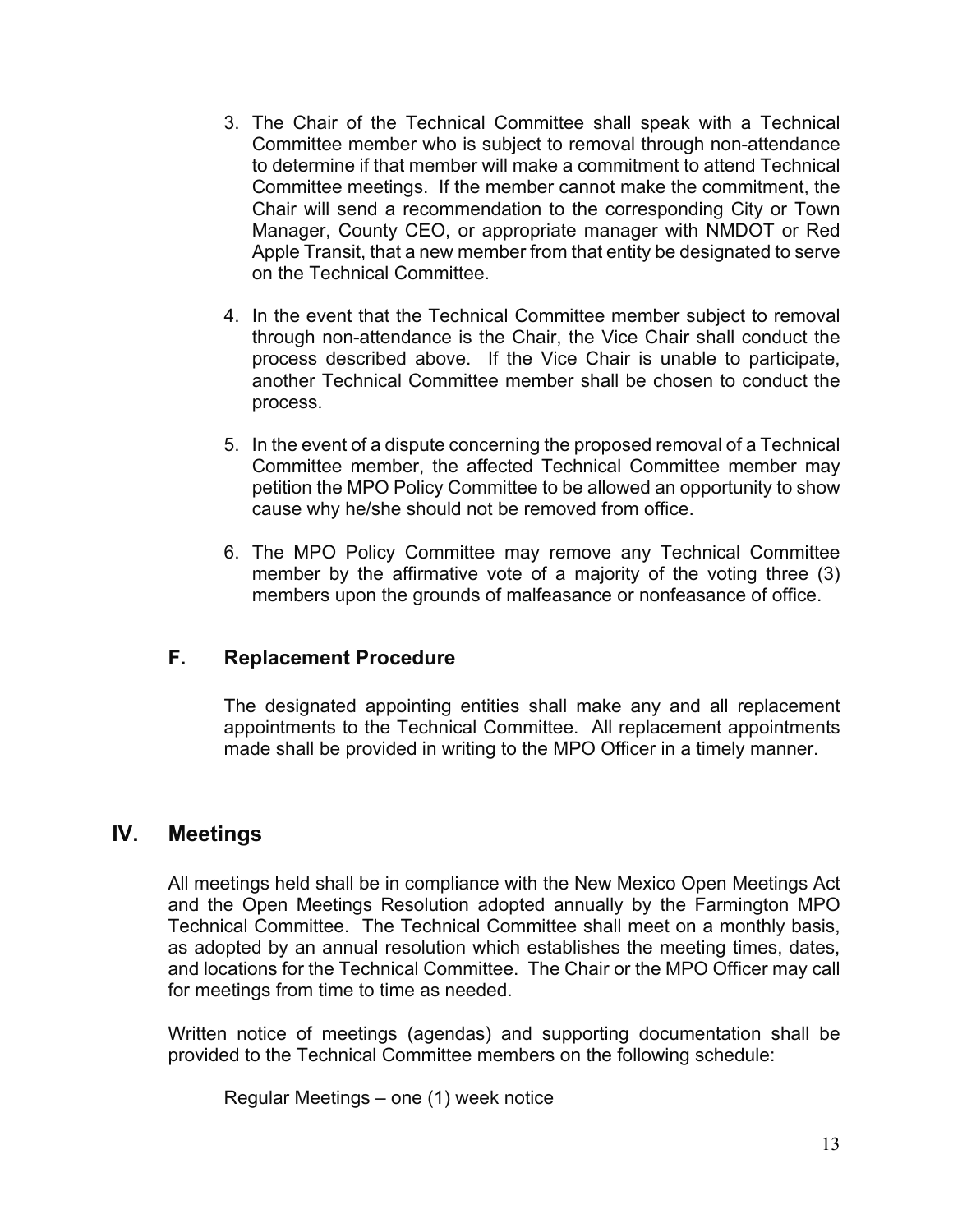#### Special Meetings – four (4) day notice

To afford Technical Committee members an opportunity to add items to the agenda, a draft agenda will be sent out approximately one week prior to the final agenda being distributed (approximately two weeks before the upcoming Technical Committee meeting). Committee members proposing additional agenda items will need to work with MPO Staff on the scope of the final report. Staff and the MPO Officer (or designee) will review and approve all final agendas before they are distributed to the Technical Committee.

Upon declaration of a public emergency by a government entity, a virtual or telephonic meeting may be called for the regularly scheduled meetings of the Technical Committee. This meeting would allow participation by Technical Committee members and maintain any required/mandated social distance.

Voting during a virtual or telephone meeting shall not conflict with the codes and regulations of the entity that is represented by the Technical Committee Member. The telephonic action shall be in accordance with the New Mexico Open Meeting Act (5661 NMSA 10-15-1).

Technical Committee Members may vote on action items remotely either by voice, email or through a digital platform chat feature.

Members of the public would be invited to attend the meeting virtually through a digital platform and/or over the telephone allowing comments and questions at a time designated on the agenda.

Special Meetings shall be held as needed. Special Meetings may be scheduled by the MPO Officer, the Chair or a majority of the members of the Technical Committee. Special meetings may be held when unexpected deadlines come up that require action by the MPO.

Robert's Rules of Order shall be followed, except that the Chair may make motions, participate in discussion and vote on any motion.

#### **A. Quorum**

A quorum of the Technical Committee shall consist of a majority of the voting members. No action shall be taken without a quorum of the Technical Committee in attendance at that meeting. Any action taken by the Technical Committee shall require a majority vote of all members of the Technical Committee.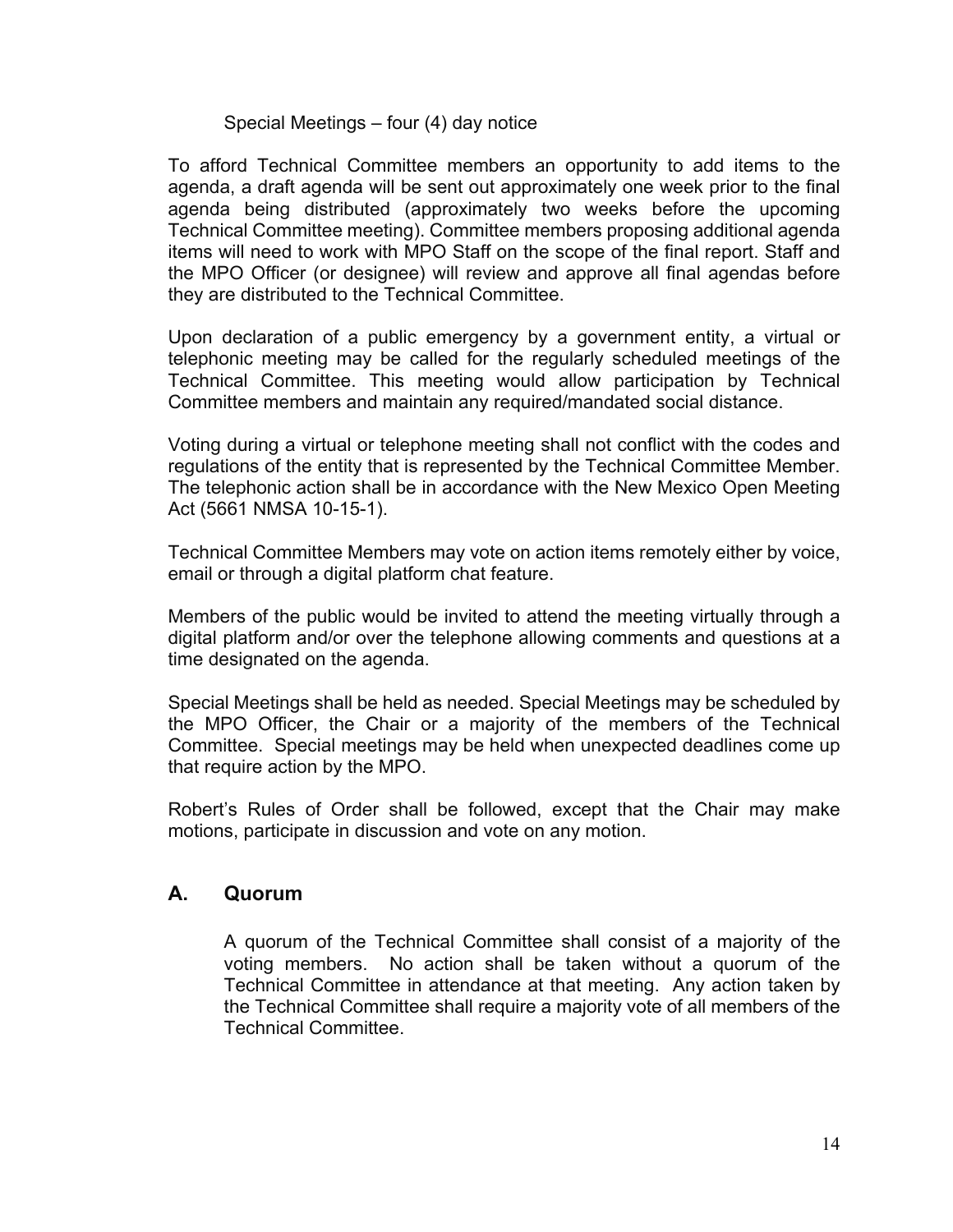#### **B**. **Voting Procedure**

- 1. The method of taking a vote is by voice vote ("yeas or nays").
- 2. Responsibility for announcing the vote rests upon the Chair who has the right to have the vote taken again, by a "show of hands", by "raising the right hand", by rising, by ballot, by roll call, or by rising and having the vote counted, if necessary.
- 3. Telephonic vote shall be allowed when the quorum is not present at any Technical Committee meeting. Telephonic vote shall be enacted to approve actions and to hear reports. Telephonic vote shall only be allowed when the conference call device being used allows each member participating by phone to be identified when speaking and allows all participants, whether on the telephone or at the meeting, to hear each other at the same time.

Telephonic vote shall be enacted on the request of any Technical Committee Member when he/she cannot attend the meeting due to reasons beyond his/her control. The members who cannot attend the meeting in person shall inform MPO staff of their need to participate by telephone.

Telephonic vote shall not conflict with the codes and regulations of the entity that is represented by the Technical Committee Member. The telephonic action shall be in accordance with the New Mexico Open Meeting Act (5661 NMSA 10-15-1).

## Amendment Process & Renewal

#### **I. Amending the Bylaws**

If the Bylaws require an amendment, the formal procedures are described as follows:

- 1. The MPO Officer will bring the proposed amendment to the attention of the Technical Committee.
- 2. After reviewing the amendment, the MPO officer or designee will recommend that the Technical Committee forward a recommendation of approval of the amendment to the Policy Committee.
- 3. The Policy Committee will be asked to review the amendment and approve the change to the Bylaws document.